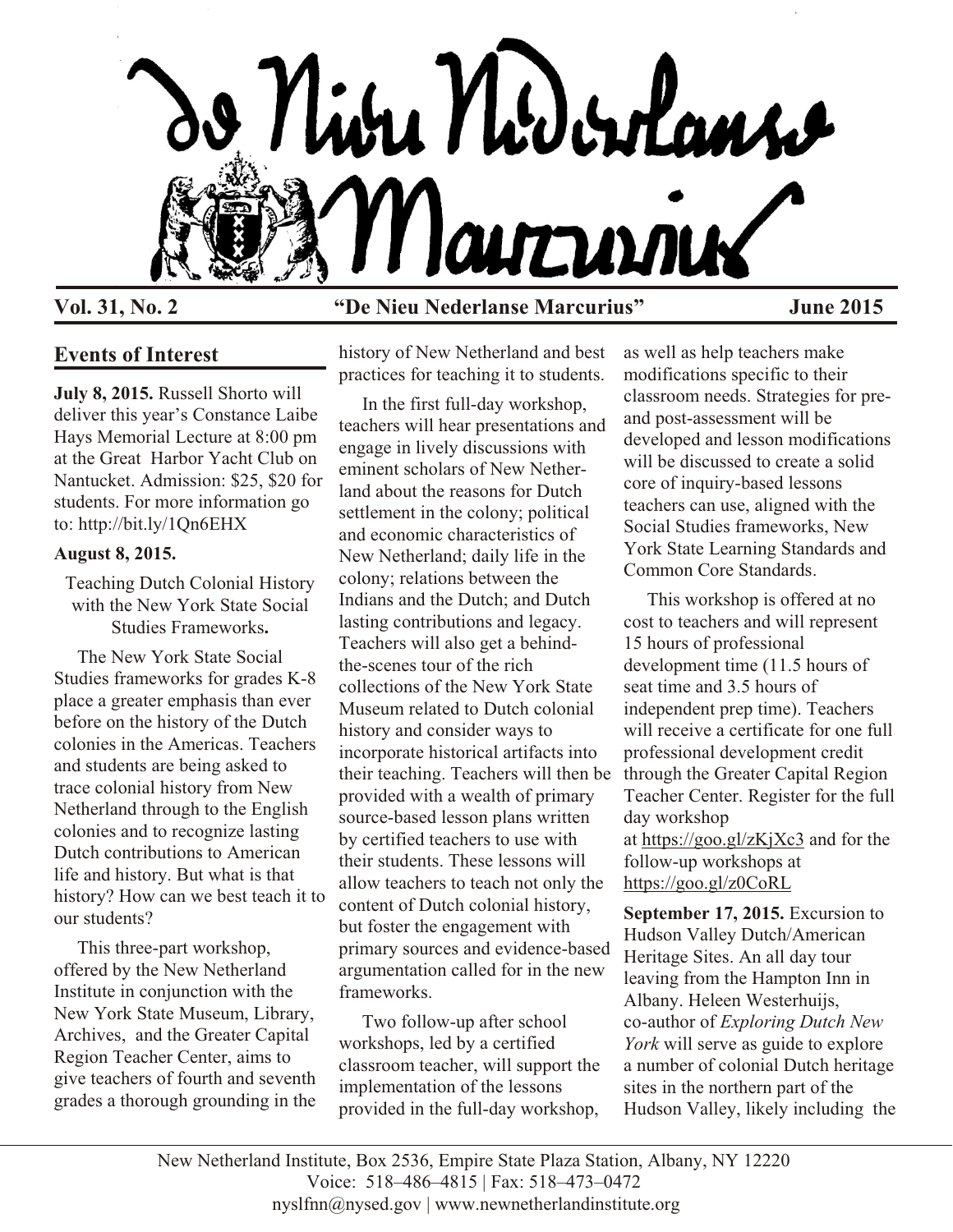## **De Nieu Nederlanse Marcurius 2**

Crailo State Historical Site Museum, the Bronck Museum, Saugerties, Kingston, New Paltz, Rhinebeck and Kinderhook. For availability and registration go to our website.

**September 18-19, 2015.** The 38th New Netherland Seminar will be held in conjunction with the Association for the Advancement of Dutch American Studies (AADAS) in the Huxley Theater at the NYS Museum. The conference will focus on the theme: "The Dutch in America across the Centuries:Connections and Comparisons."

Speakers:

### **Friday, September 18.**

Henk Aay, Van Raalte Institute, Hope College. "Westward Migration of Dutch Americans from the New Netherland settlement Region as Measured by the Spread of RCA congregations, 1664-1850."

Erin Bonuso Kramer, University of Wisconsin-Madison. "Prisoners and Profiteers: The Economics of Imperial Loyalty on the Albany Frontier, 1664-1748."

Iris Plessius, Radboud University, Netherland. "Imposed Consensus: an Examination of the Relations between Dutch Settlers and Native Americans in North America between 1674 and 1783."

Pieter Hovens, National Museum of World Cultures, Leiden, Netherland. "In Search of Gold, from New Netherland to the Far West: Dutchmen, Indians, and the Quest for El Dorado."

Jan J. Boerseman and Henk Aay, Free University/Amsterdam and

Van Raalte Institute, Hope College. "From Wilderness to Cultivated Landscapes: 19th-Century Dutch Immigrants and the Natural World."

Peter D. Van Cleave, Arizona State University. "Saving New Netherland in the Early American Republic: The Importance of Francis Adrian van der Kemp's Attempt to Translate the Records of New Netherland."

Babs Boter, Free University/Amsterdam. "The Bond of Both Worlds: Travel Writers Bridging North America and Holland"

Cornelia Kennedy, Van Raalte Institute, Hope College. "Of Men and Words: an Early Holland Debating Society."

Bill Kennedy, Van Raalte Institute, Hope College. "The Reformed Protestant Dutch Church and the Slavery Crisis of 1855."

Michael J. Douma, James Madison University. "A Dutch Confederate: Defending Slavery in a Transnational Context."

#### **Friday evening NNI dinner.**

*Rijsttafel* at Yono's in the Hampton Inn, featuring a talk by Russell Shorto (by subscription)

## **Saturday, September 19.**

Robert P. Swierenga, Van Raalte Institute, Hope College. "Helping Hands: Old Dutch Rescue Young Dutch."

Robert Schoone-Jongen, Calvin College. "New Dutch Folks in an Old Dutch Neighborhood: New Dutch Immigration to the Passaic Valley, 1845-1900."

Leon van den Broeke, Free University/Amerdam. "Flexibility or Fixed Idea? Reformed Church Polity in New Netherland and Dutch-American Midwest."

Andrew T. Stahlhut, Lehigh University. "Albany's Commissioners for Indian Affairs in Colonial New York: The Dutch Shaping of Indian Diplomacy in the Larger British Empire, 1691-1755."

Hans Krabbendam, Roosevelt Study Center. "How Transnationalist were the Dutch in America?"

Go to our website for additional information, including possible transportation from Calvin College to Albany.

**September 24-28, 2015.** "The Dutch Cousins of Kentucky" will gather in Frankfort, KY for their biennual reunion of descendants. If you had an ancestor named Banta, Bergen, Bodine, Brewer, Demaree, Dorland, Duree, Cosart, Cozine, Monfort, Rider, Shuck, Smock, Stagg, Terhune, Van Arsdale, Van Nuys, Voris, Vorhees, or Westervelt (various spellings on all names) who settled in Kentucky 1780 to 1820, then you are probably one of us – Dutch Cousins, or descendants of the Kentucky Low Dutch Settlers.

 A colony of Low Dutch settlers – 50 families in all – first came to Mercer County KY in 1781 and built the Old Mud Meetinghouse on the frontier, the first Low Dutch Reformed Church building west of the Alleghenies.

 The Cousins gathering will begin in Frankfort, the capital of Kentucky. Events feature popular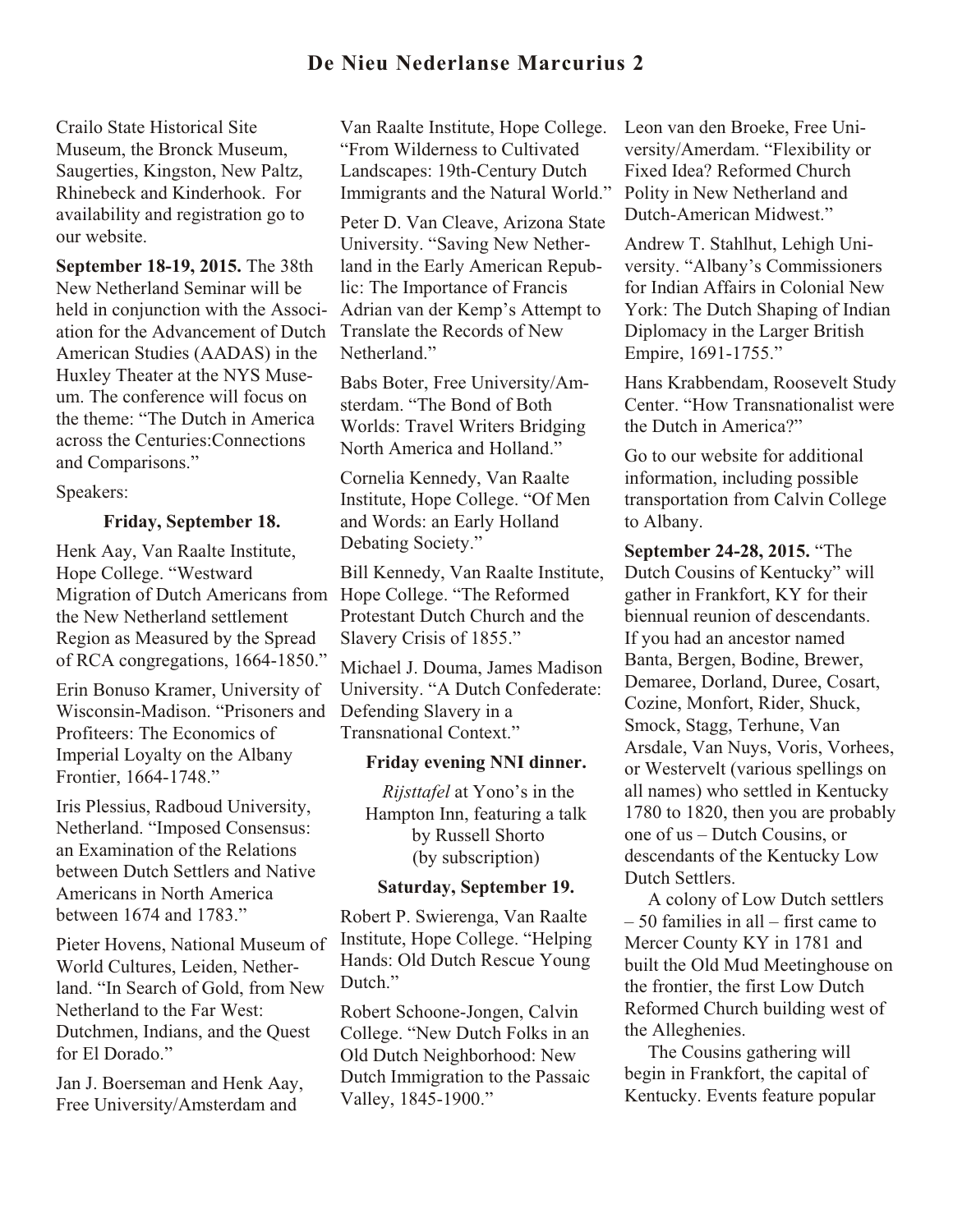## **De Nieu Nederlanse Marcurius 3**

dinner speakers and family displays in the Kentucky History Center, tours of the Old Governor's Mansion and other historic sites, an hour of dinner music by Miss Kentucky 2015, the caravan to Old Mud Meetinghouse and more. For more information: email Carolyn Leonard at: editor234 @gmail.com; or visit: www. carolynbleonard.com; or: www. dutchcousins.org.

### **News**

On May 23 the replica ship *Halve Maen* arrived in Hoorn to great fanfare. The ship, carrying its owner, Dr Andrew Hendricks, was greeted at a welcoming ceremony by the *burgemeester* of Hoorn. Arrival of the ship and the transfer of papers can be viewed in the following video: bit.ly/1SBVnHQ

## **Publications**

*Eye of the Beholder:Johannes Vermeer, Antoni van Leeuwenhoek, and the Reinvention of Seeing* by Laura J. Snyder.

The remarkable story of how an artist and a scientist in 17th-century Holland transformed the way we see the world. In *Eye of the Beholder*, we are transported to the streets, inns, and guildhalls, where artists and scientists gathered, and to their studios and laboratories, where they mixed paints and prepared canvases, ground and polished lenses, examined and dissected insects and other animals, and invented the modern notion of seeing. Snyder brings Vermeer and Van Leeuwenhoek—and the men

and women around them—vividly to life. The story of these two geniuses and the transformation they engendered shows us why we see the world—and our place within it—as we do today. W.W. Norton & Co, 2015. ISBN 978-0-393-07746-9 | 448 pages.

\*\*\*

Go to: nyti.ms/1BUd8Y7 for Russell Shorto's New York Times book review of Michael Pye's new book *Edge of the World.*

## **Requiescant in Pace**

The New Netherland Institute and Research Center have lost two of their most generous and devoted supporters:

**Arlene A. Bartlow**, 1926-2015 of Canton, Ohio.

**William P. Steffee**, 1936-2015 of Cleveland Heights, Ohio.

Both obituaries can be found at: www.brown-forward.com.

## **NNI News**

The first episode of our new podcast, "New Netherland *Praatjes*," is now available. This new venture is a series of chats with historians, archaeologists, and other experts on New Netherland and the world of the 17th-century Dutch. The first episode is a chat between Charles Gehring and Russell Shorto on the origins of the New Netherland Project and various other things New Netherland. Future episodes will include artist Len Tantillo and archaeologist and

American Indian scholar James W. Bradley.

\*\*\*

The New Netherland Project published twelve volumes of translations of Dutch record books over the last forty years; scans of all of those volumes are now available on our Online Publications page. Also new on that page is A.J.F. van Laer's 3-volume set *Minutes of the Court of Albany, Rensselaerswyck and Schenectady*. This material is not available elsewhere online.

\*\*\*

Richard Kiger, our newest board member, was elected as an NNI trustee at the annual meeting in May. A graduate of the University of Delaware and Dickinson Law School, Kiger is a member of the Bars of the Supreme Court of Delaware, the United States District Court for Delaware, the United States Third Circuit Court of Appeals, and the Supreme Court of the United States. Since leaving college he has continued his interest in "Atlantic World" history. His focus is a study of how life in Europe in the mid-17th century, and particularly during The Thirty Years War, made people want to find a better life elsewhere, with particular emphasis on the Dutch experience in Brazil and how that led to people relocating to New Amsterdam. He hopes to bring to the New Netherland Institute a background in American history combined with many years as a lawyer working with government at many levels and involvement with non-profits.